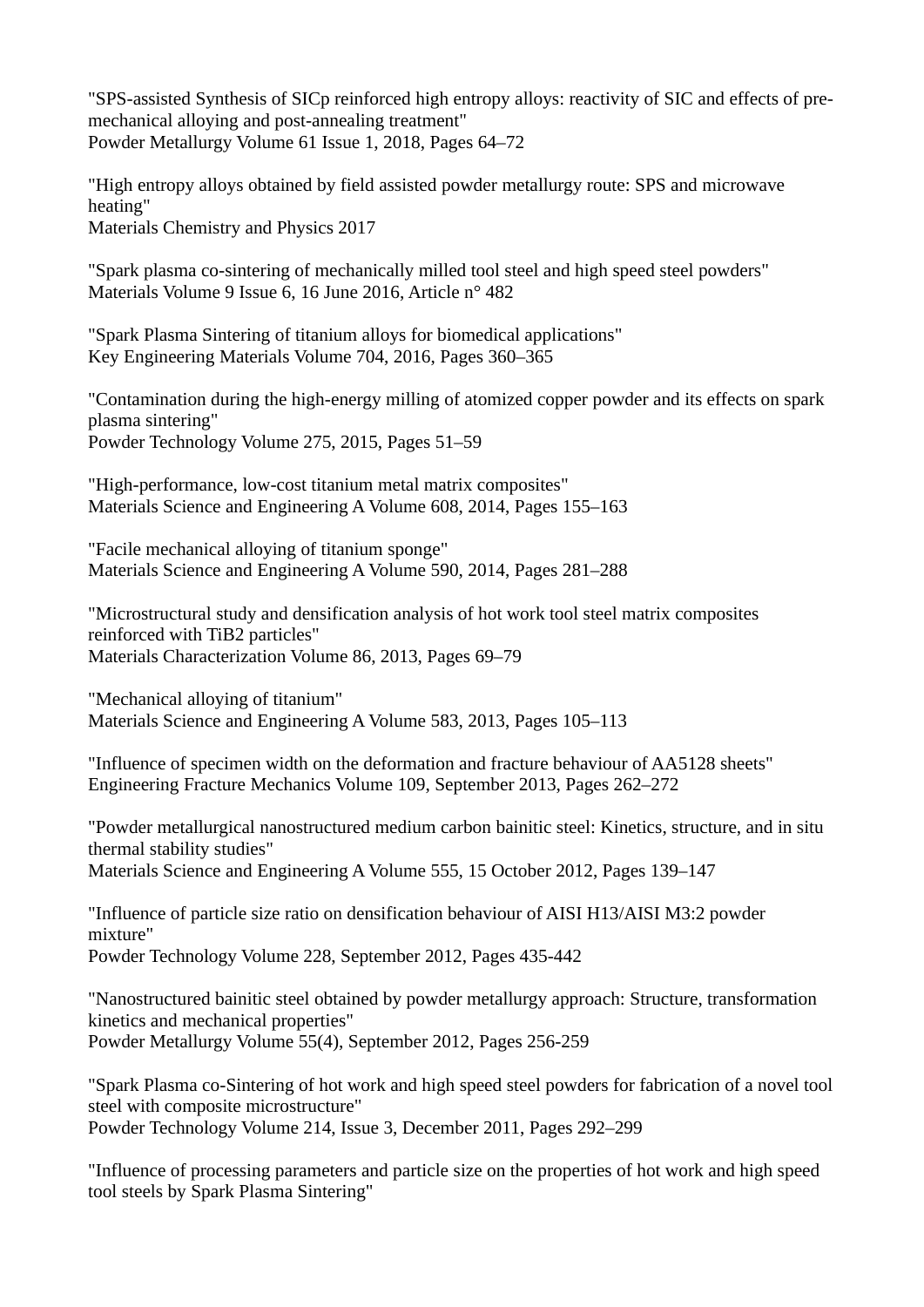Materials & Design Volume 32, Issue 4, April 2011, Pages 1796–1805

"Fabrication and characterization of Ti alloy/Al2O3 functionally graded material" Proceedings of GNB 2010: Secondo Congresso Nazionale di Bioingegneria, Torino, 8-10 luglio 2010

"Alumina/Silicon Carbide Laminated Composites by Spark Plasma Sintering" J. Am. Ceram. Soc., 92 [11] 2693–2697 (2009)

"In situ synchrotron X-ray diffraction experiments on Al–15%BN mechanically alloyed powder: Observation of AlN nanoparticles precipitation and enhanced thermal stability of nanostructured Al matrix"

Journal of Alloys and Compounds Volume 486, Issues 1–2, 3 November 2009, Pages 653–659

"The study of ternary carbides formation during SPS consolidation process in the WC–Co–steel system"

International Journal of Refractory Metals and Hard Materials Volume 27, Issue 5, September 2009, Pages 883–891

"Development of a Hybrid Tool Steel Produced by Spark Plasma Sintering" Materials and Manufacturing Processes, Volume 24, Numbers 7-8, July 2009, pp. 873-878(6)

"Microstructural refinement using ball-milling and spark-plasma sintering of MgH2 based materials for hydrogen storage"

CALPHAD: Computer Coupling of Phase Diagrams and Thermochemistry 33 (2009) 8288

"A microstructure study of nanostructured Fe–Mo +1.5 wt.% SiO2 and +1.5 wt.% TiO2 powders compacted by spark plasma sintering" Materials Science and Engineering A Volume 496, Issues 1–2, 25 November 2008, Pages 121–132

"Alumina-Silicon carbide laminated composites by spark plasma sintering" Proceedings of ICC2, Verona, 29 june-6 july, 2008, Litografica Faenza

"Ti6Al4V-based MMC obtained by Spark Plasma Sintering" Advances in Powder Metallurgy & Particulate Materials, PM2008, Washington, Vol. 9, pp. 60-66

"Effect of a bimodal distribution of grain size on the tensile properties of ferrous alloys produced by Spark Plasma Sintering of nanostructured powders" Advances in Powder Metallurgy & Particulate Materials, PM2008, Washington, Vol. 9, pp. 203-208

"Mechanical properties of nanostructured and ultrafine-grained iron alloys produced by spark plasma sintering of ball milled powders" Materials Science and Engineering A Volume 478, Issues 1–2, 15 April 2008, Pages 243–250

"Microstructure and mechanical properties of cp-titanium produced by spark plasma sintering" Powder Metallurgy, Volume 51, Number 1, March 2008 , pp. 59-65(7)

"In-situ precipitation of Al2O3 and κ-Fe3AlC0.5 in iron aluminides through spark plasma sintering: Microstructures and mechanical properties" Intermetallics Volume 15, Issue 12, December 2007, Pages 1650–1658

"Spark Plasma Sintering of Aluminium powder and turning chip to produce metal foams"